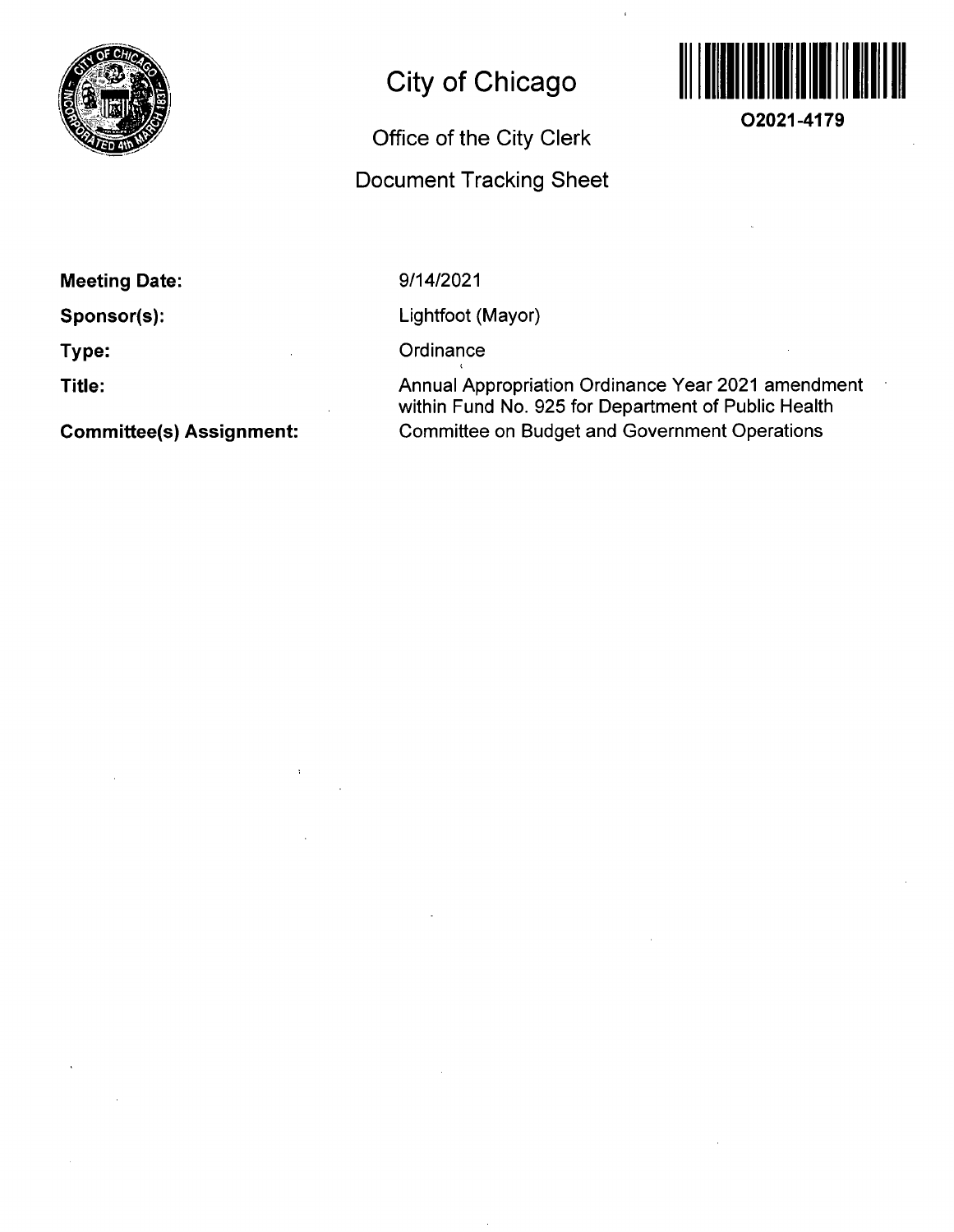

### OFFICE OF THE MAYOR CITY OF CHICAGO

LORI E. LIGHTFOOT **MAYOR** 

September 14, 2021

### TO THE HONORABLE, THE CITY COUNCIL OF THE CITY OF CHICAGO

Ladies and Gentlemen:

 $\frac{1}{2}$ 

At the request of the Budget Director, I transmit herewith a Fund 925 amendment.

Your favorable consideration of this ordinance will be appreciated.

Very truly yours Lwi E Simfoot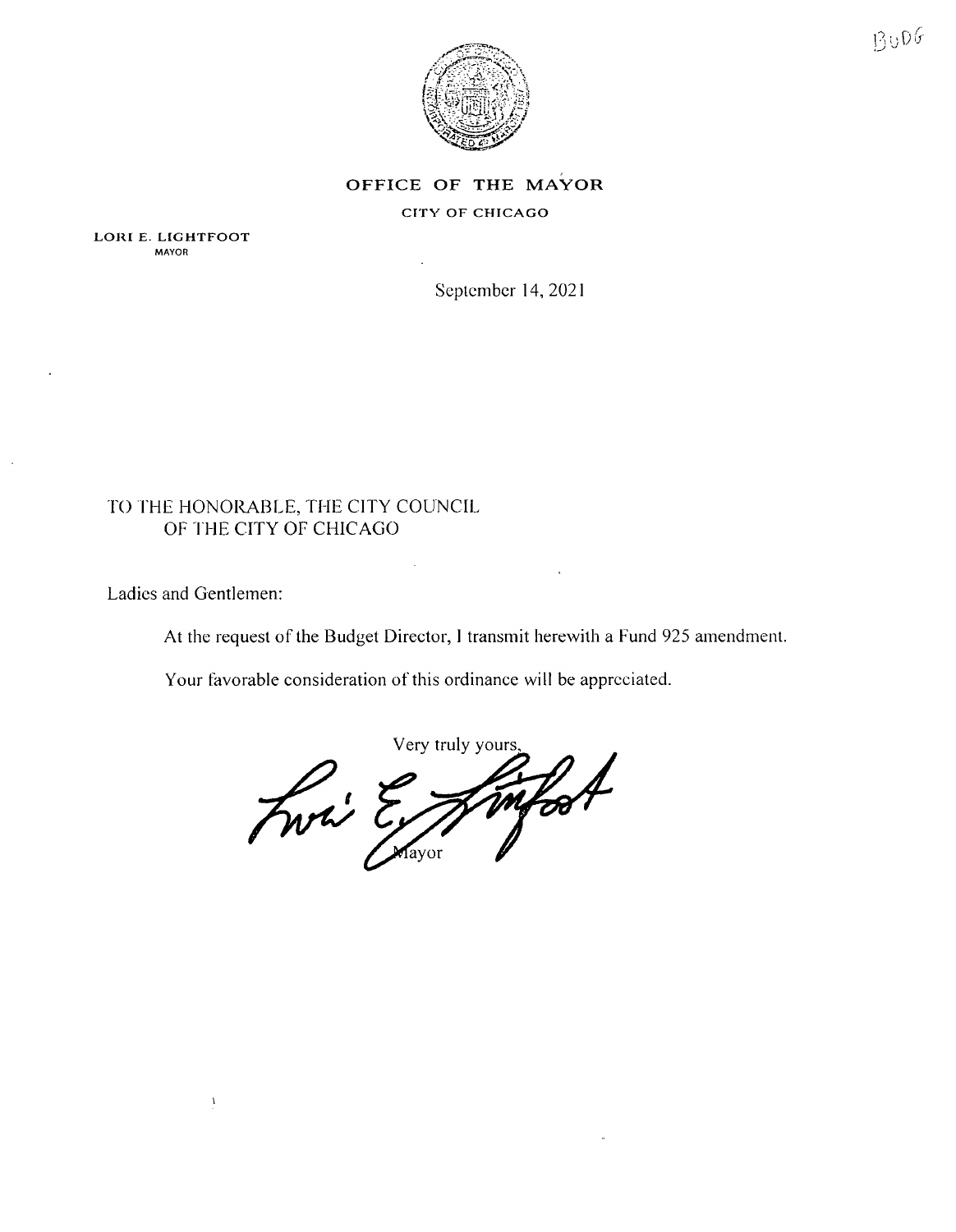### **ORDINANCE**

WHEREAS, the Annual Appropriation Ordinance for the year 2021 (the "2021 Appropriation Ordinance") of the City of Chicago (the "City") contains estimates of revenues receivable as grants from agencies of the state and federal governments and public and private agencies; and

WHEREAS, the City through its Department of Public Health has been awarded additional federal pass-through grant funds in the amount of \$85,000 by the Illinois Department of Public Health for the Maternal and Child Health Block Grant program; now, therefore,

BE IT ORDAINED BY THE CITY COUNCIL OF THE CITY OF CHICAGO:

SECTION 1. The amount of \$85,000 (not previously appropriated and representing new grant funds) is hereby appropriated from Fund 925 - Grant Funds for the year 2021. The 2021 Annual Appropriation Ordinance is hereby amended by striking the words and figures and adding the words and figures indicated in the attached Exhibit A which is hereby made a part hereof

SECTION 2. To the extent that any ordinance, resolution, rule, order or provision of the Municipal Code of Chicago, or part thereof, is in conflict with the provisions of this ordinance, the provisions of this ordinance shall control. If any section, paragraph, clause or provision of this ordinance shall be held invalid, the invalidity of such section, paragraph, clause or provision shall not affect any of the other provisions of this ordinance.

SECTION 3. This ordinance shall be in full force and effect upon its passage and approval.